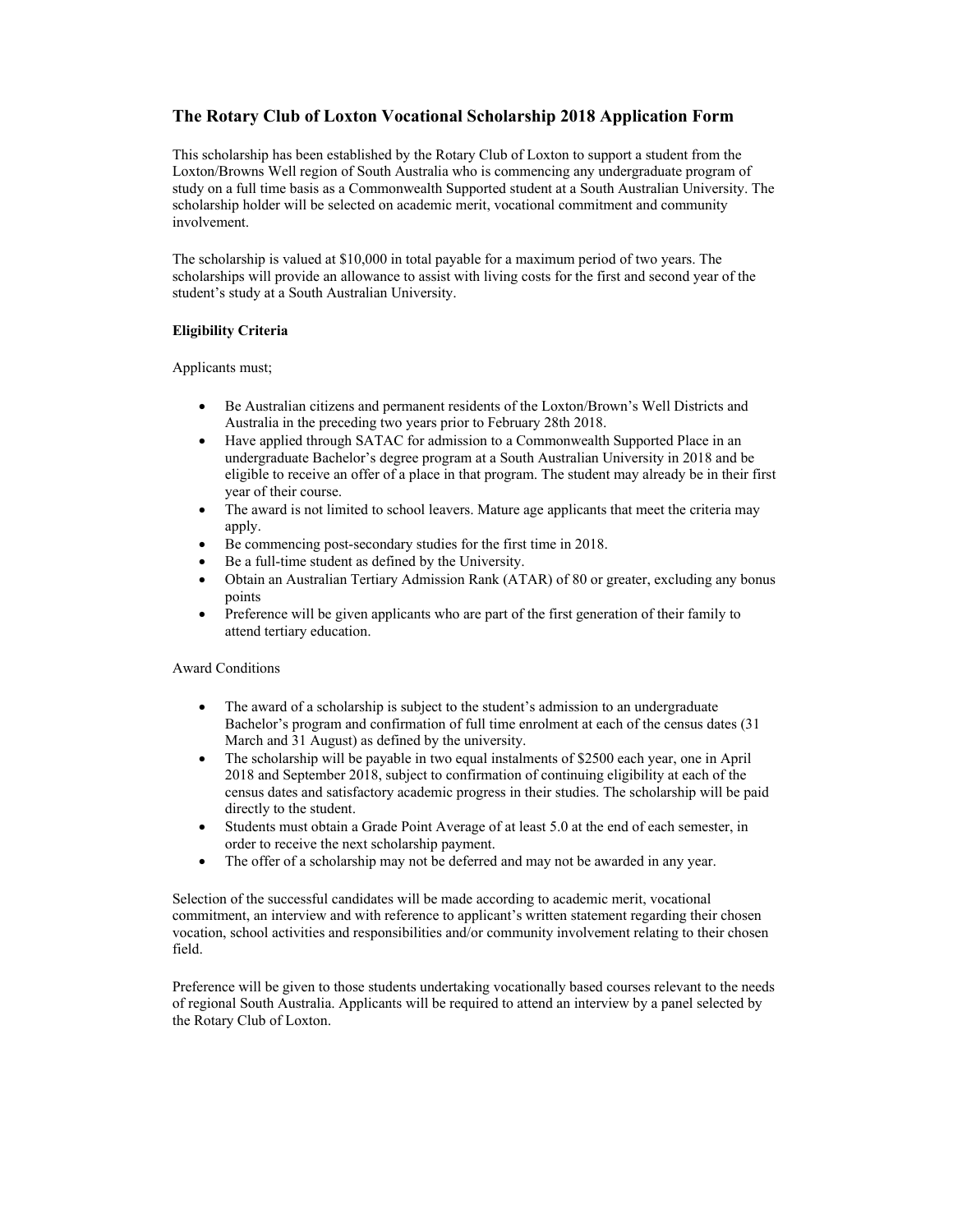## **Key Dates**

Applications Open November 1st 2017

Applications Close January 19th 2018

Interviews Conducted February 2018

Scholarship offered March 1st 2018

Scholarship Awarded March 22th 2018

Please attach a Letter of Application along with your Personal Resume and include this with this application.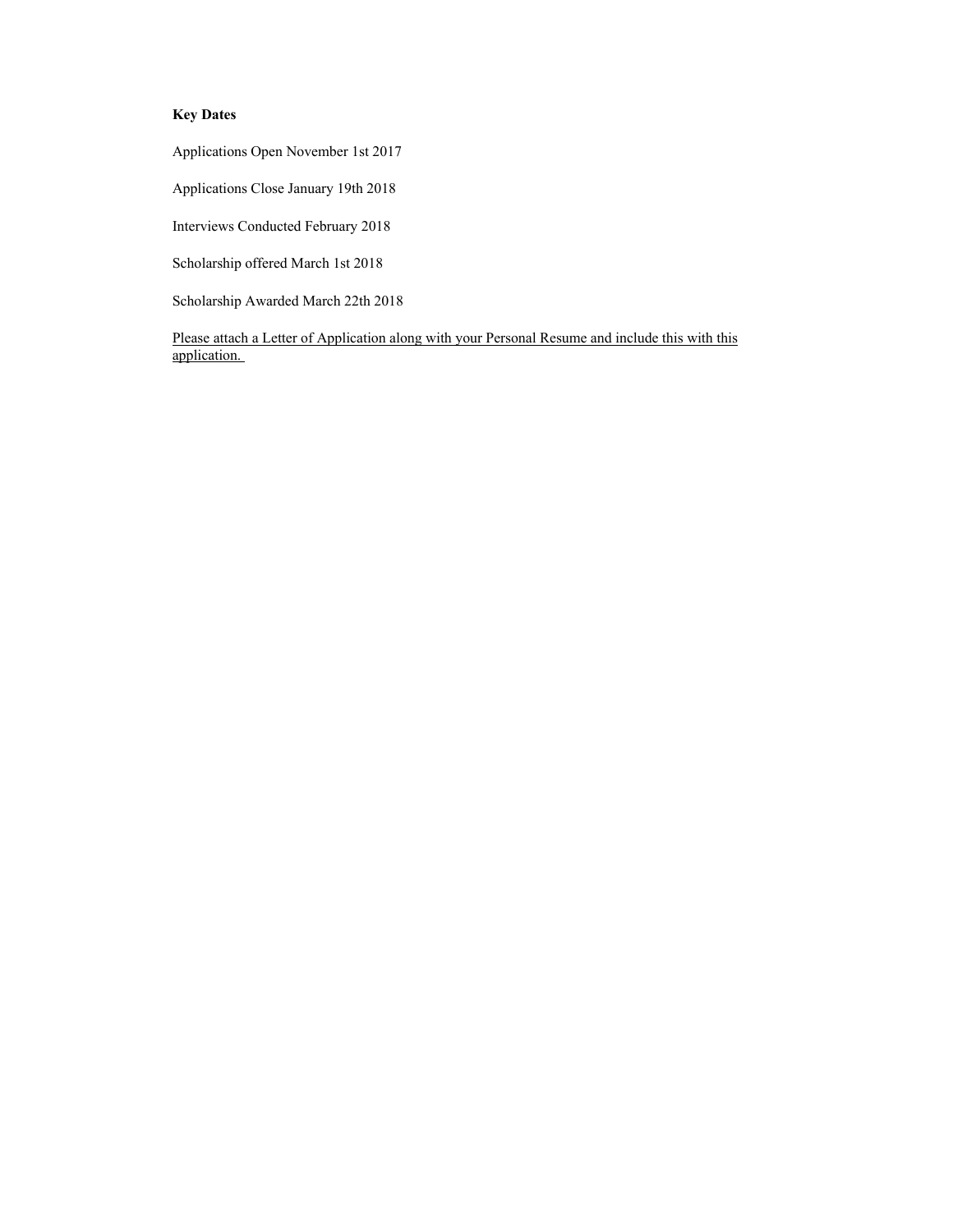| The following must be provided in order for your application to be considered. |  |  |
|--------------------------------------------------------------------------------|--|--|
|                                                                                |  |  |

| Personal Details                                                                  |  |  |  |  |
|-----------------------------------------------------------------------------------|--|--|--|--|
| Name                                                                              |  |  |  |  |
|                                                                                   |  |  |  |  |
| Phone                                                                             |  |  |  |  |
|                                                                                   |  |  |  |  |
| Date of Birth $\frac{1}{\sqrt{2}}$                                                |  |  |  |  |
|                                                                                   |  |  |  |  |
| Record of Existing Scholarships                                                   |  |  |  |  |
| Have you previously been awarded an education based Scholarship?                  |  |  |  |  |
| Yes No                                                                            |  |  |  |  |
| If yes provide Details                                                            |  |  |  |  |
|                                                                                   |  |  |  |  |
| Are you currently receiving an education based Scholarship?                       |  |  |  |  |
| ,我们也不能在这里的人,我们也不能在这里的人,我们也不能在这里的人,我们也不能在这里的人,我们也不能在这里的人,我们也不能在这里的人,我们也不能在这里的人,我们也 |  |  |  |  |
| Family Education                                                                  |  |  |  |  |
| Fathers Name                                                                      |  |  |  |  |
|                                                                                   |  |  |  |  |
|                                                                                   |  |  |  |  |
|                                                                                   |  |  |  |  |
| Mothers Name                                                                      |  |  |  |  |
|                                                                                   |  |  |  |  |
|                                                                                   |  |  |  |  |
|                                                                                   |  |  |  |  |
|                                                                                   |  |  |  |  |

Please demonstrate you meet the residency requirement. Your school, home residential address, and two local referees are required. You must have been a resident of the district (lived in a house) for 2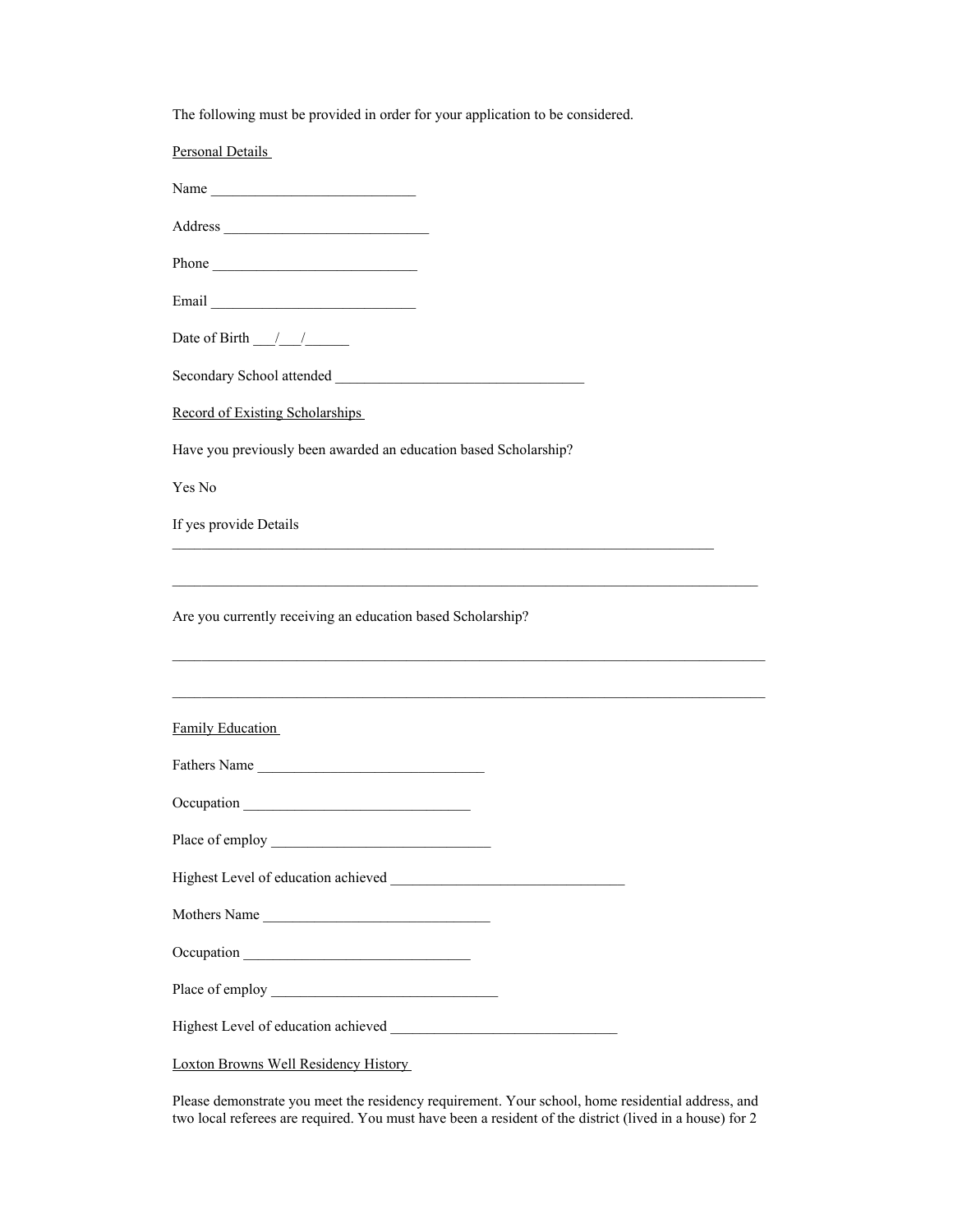years previous to Feb 28th 2018. If you studied or worked away from the region your application will not be accepted.

 $\mathcal{L}_\text{max}$  and the contract of the contract of the contract of the contract of the contract of the contract of the contract of the contract of the contract of the contract of the contract of the contract of the contrac

| Are you an Australian citizen? Evidence required is a birth certificate, passport, or Australian<br>Citizenship Certificate.                                             |
|--------------------------------------------------------------------------------------------------------------------------------------------------------------------------|
|                                                                                                                                                                          |
| the control of the control of the control of the control of the control of the control of                                                                                |
|                                                                                                                                                                          |
|                                                                                                                                                                          |
| <b>Current Education</b>                                                                                                                                                 |
| Academic History                                                                                                                                                         |
| Please provide a resume of your school results and achievements                                                                                                          |
| A certified copy of your ATAR is required. Additional information on your school results and<br>university over the past years will assist.                              |
| Employment                                                                                                                                                               |
| Please provide a record of your employment. Where you can relate this to your field of study it will be<br>a significant advantage in meeting our vocational assessment. |
|                                                                                                                                                                          |
|                                                                                                                                                                          |
|                                                                                                                                                                          |
|                                                                                                                                                                          |
|                                                                                                                                                                          |
|                                                                                                                                                                          |
| 2018 Study Plans                                                                                                                                                         |
| Evidence on your acceptance will assist your application                                                                                                                 |
|                                                                                                                                                                          |
| Course                                                                                                                                                                   |
|                                                                                                                                                                          |